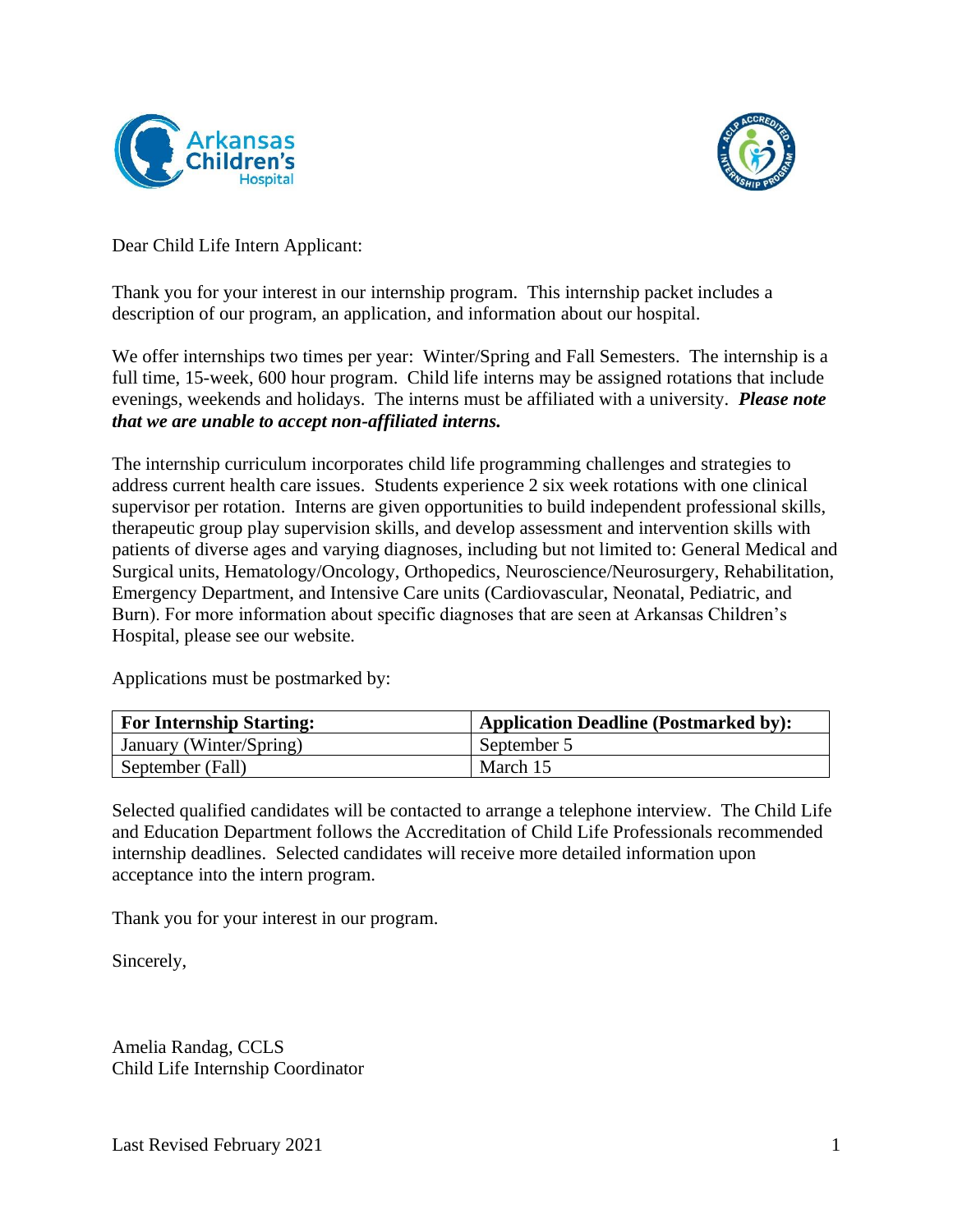



**Arkansas Children's Hospital Child Life & Education Department**

# **Arkansas Children's Hospital Mission Statement:**

We champion children, making them better today and healthier tomorrow.

# **Child Life and Education Mission Statement:**

The Child Life and Education Department mission is to advocate for and assist in meeting the psychosocial needs of patients and families. The Child Life and Education staff enhance the psychological and emotional well-being of patients and families, through developmental and therapeutic activities, continued education, and preparation for medical events in both outpatient and inpatient areas.

# **Hospital Overview:**

Arkansas Children's Hospital (ACH) is a pediatric hospital with a [Level I Trauma Center,](https://www.archildrens.org/programs-services/a-to-z-services-list/trauma-services/trauma-services) that's located in Little Rock, Arkansas. It is among the largest pediatric hospitals in the United States and serves children from birth to age 21. ACH is affiliated with the University of Arkansas for Medical Sciences and is a teaching hospital with the UAMS College of Medicine's Department of Pediatrics. ACH staff consists of more than [505 physicians,](https://www.archildrens.org/find-a-doctor/find-a-doctor) 200 residents and 4,400 support staff. The hospital includes 336 beds and offers [three intensive care units.](https://www.archildrens.org/programs-services/hospital-units-and-clinics/hospital-units/hospital-units) The campus spans 36 city blocks and has a floor space of over 2,000,000 square feet.

## **Child Life and Education Overview:**

The Child Life and Education Department was established in 1981 and currently has 8 playrooms, 3 teen activity rooms, and 1 classroom. There are 15 full-time child life specialists, 1 part-time child life specialist, 2 hospital school teachers, 3 patient activity specialists, 2 artists-inresidence, 1 music therapist, a program coordinator, a program manager, and a director.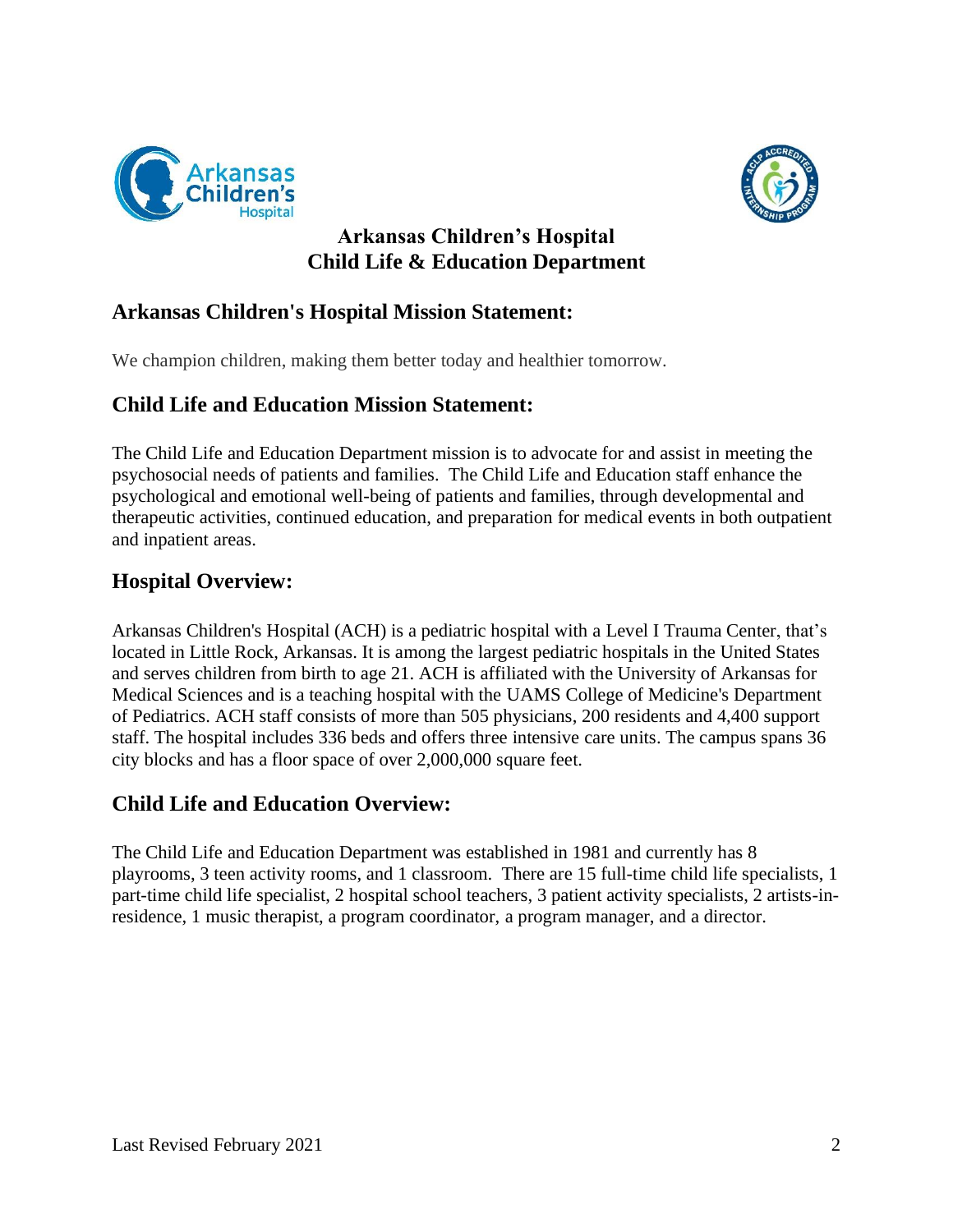# **Internship Overview:**

Arkansas Children's Hospital, Child Life and Education Department, offers a full time 15-week child life internship program. The program is available for credit on an undergraduate or graduate level. This program is designed to meet the individual learning needs and goals of its interns. These goals/needs will be met through various learning opportunities such as:

- 1. Orientation to the hospital and departmental policies and procedures
- 2. Daily clinical interaction with patients and their families
- 3. In-services related to child life
- 4. In-services with ancillary and medical staff
- 5. Meetings and seminars to enhance professional development, including Child Life & Education departmental meetings, Grand Rounds, Trauma Rounds, Psychosocial Forum, etc.
- 6. Opportunities to attend patient care meetings
- 7. Reading journal articles applicable to diagnoses for each rotation

An intern should depart with skills in the following eight areas, which are commonly used by a child life specialist:

- 1. Admission orientation and assessment
- 2. Stress vulnerability assessment
- 3. Ongoing assessment/activities/interventions
- 4. Developmental enhancement
- 5. Psychological preparation prior to and during medical events
- 6. Post-procedural medical play
- 7. Family involvement
- 8. Supportive relationships

### **Rotations:**

Interns will complete a 2 week orientation, two 6 week rotations, plus a 1 week rotation, under the guidance and supervision of a certified child life specialist. The child life specialist will have completed at least 4000 hours of paid experience, as required by the Accreditation of Child Life Professionals.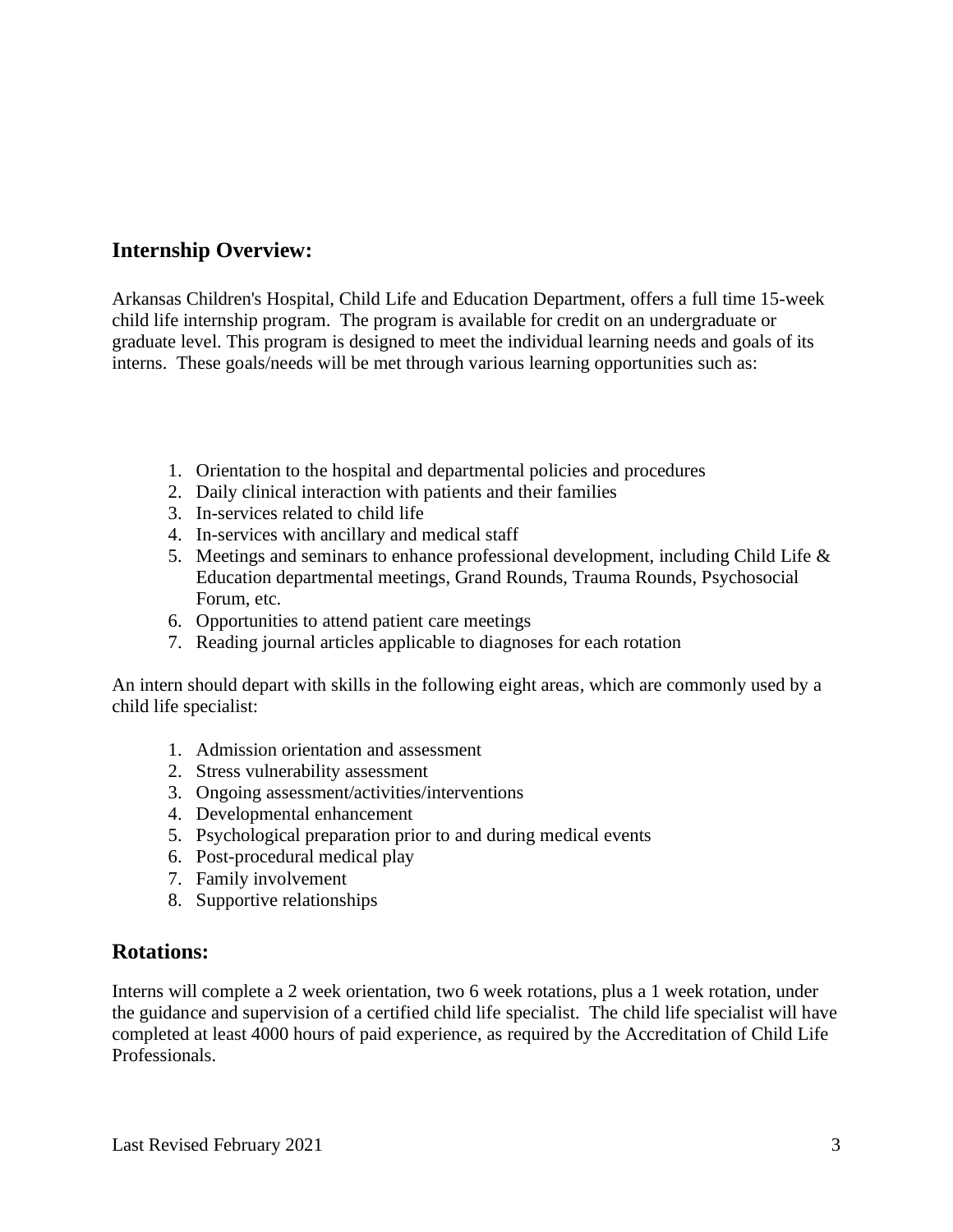



# **Arkansas Children's Hospital Child Life & Education Department**

# **Standards of Conduct for Interns**

- 1. Follow policies and procedures, fulfill clinical requirements, explore, learn, ask questions, develop appropriate job skills, and become a member of the team.
- 2. Maintain the appropriate role as a child life intern, ensuring that the intern is not involved in medical procedures or inappropriate roles.
- 3. Maintain objectivity and integrity when working with patients, families and staff.
- 4. Maintain professional boundaries at all times, including working assigned shift only and establishing appropriate closure with patients/families at the end of each rotation. Use integrity to assess and amend and personal relationships or situations that may interfere with your professional effectiveness, objectivity or otherwise negatively impact the children and families you serve. A minimum of two years, following the conclusion of a professional role, shall lapse before any personal relationship is permitted to develop with children or members of the families you serve.
- 5. Maintain and respect the privacy of children and families. Maintain confidentiality of information concerning the children and their families with whom you work.
- 6. Seek feedback and support especially when there are concerns about what is expected or appropriate for the role of a child life intern.
- 7. Interns and Child Life and Education staff are not permitted to socialize during non-work hours, in order to maintain a professional supervisory relationship.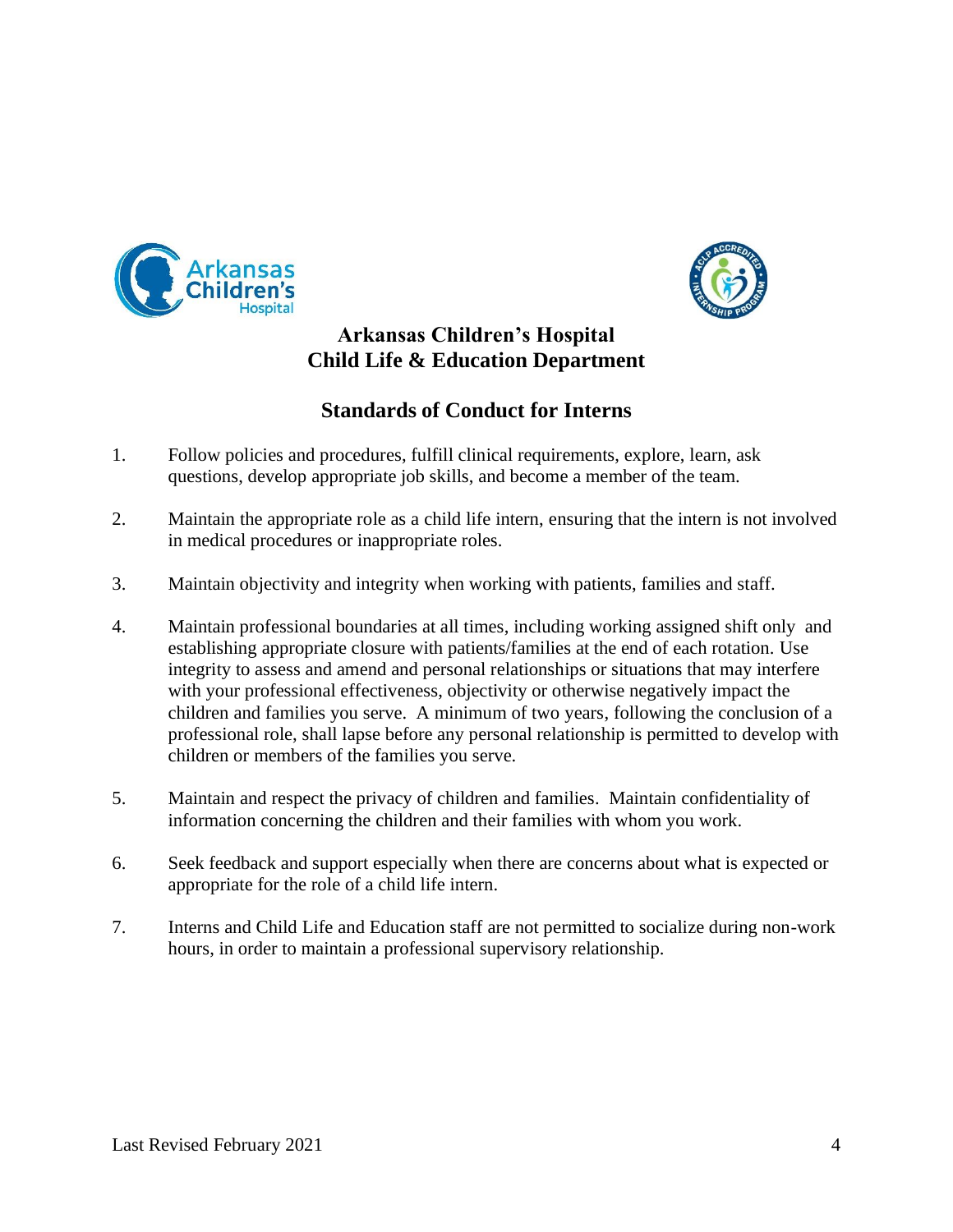



# **ARKANSAS CHILDREN'S HOSPITAL CHILD LIFE AND EDUCATION DEPARTMENT**

# **SCOPE OF CHILD LIFE INTERNSHIP**

#### **Summary:**

Child Life Internship will assist a student intern to develop skills in the area of child life; using child life, developmental and family systems theoretical and direct practice concepts in an experiential and hands on learning setting. The intern will utilize health care play, developmentally appropriate activities, volunteers, and educational materials to assist children and families in adjusting to the hospital environment. The intern will have weekly reviews with unit rotation CCLS and intern supervisor. The intern will receive mid-term and final evaluations which will encompass the competencies set-forth by the Accreditation of Child Life Professionals. The duration of the internship is 15 weeks, supervised by certified child life specialist with a minimum of 4000 paid child life specialist work hours.

#### Learning Experience 1 **Assess patient's psychosocial/developmental needs and facilitate therapeutic interventions**

- 1. Obtain nursing reports to determine patient needs and prioritization
- 2. Coping assessment utilizing appropriate theories
- 3. Individual patient/family emotional support
- 4. Procedural and surgical preparation and support
- 5. Medical play based on assessed needs with independence by the end of the internship
- 6. Document interventions using SOAP and narrative formats under the direct supervision of child life specialist

#### Learning Experience 2

### **Provide age appropriate developmental diversionary activities in outpatient and inpatient areas**

- 1. Involve patients and families in group activities
- 2. Ensure patients have developmentally appropriate activities at bedside or in outpatient setting
- 3. Normalize environment and routine

#### Learning Experience 3

#### **Supervise and maintain activity/waiting room environment**

1) Ensure that materials and supplies are available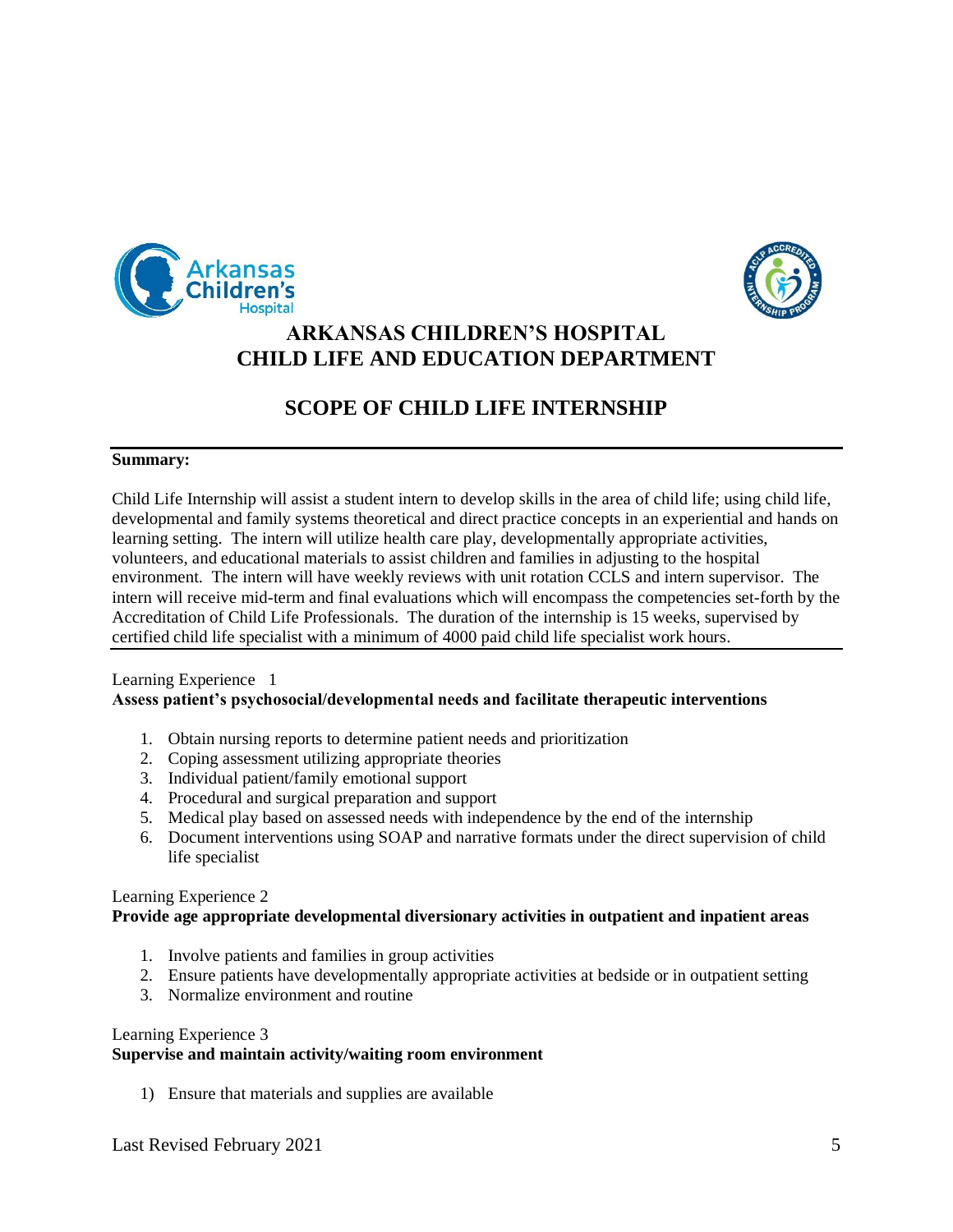- 2) Ensure the activity environment is conducive to play
- 3) Follow infection control guidelines

#### Learning Experience 4 **Working with Volunteers**

- 1) Orient volunteers
- 2) Enable volunteers to provide quality interactions with patients
- 3) Provide constructive feedback
- 4) Communicate with Volunteer Services and Internship Supervisor
- 5) Accept and acknowledge donations

#### Learning Experience 5

### **Complete Educational Component of Internship**

- $\Box$  Complete orientation checklist within first two weeks of internship
- $\Box$  Complete competencies by completion of internship
- □ Complete assigned readings
- $\Box$  Create goals at the beginning of each rotation
- □ Complete two five week clinical rotations, one week rotation in Ambulatory Surgery Center and one week rotation in the Emergency Department
- $\Box$  Complete a reflective journal of experiences daily upon start of first rotation
- $\Box$  Complete one case presentation for each 5 week orientation. Patient decided upon with rotation supervisor
- $\Box$  Complete 1 departmental project which will enhance child life programming and services. The project must be completed two weeks prior to the completion of the internship
- $\Box$  Visit outside agencies to gain an understanding of how psychosocial needs are met in other settings

### **Special Skills: (typing, data entry, word processing, etc.)**

Working knowledge of Microsoft Office preferred Strong written and oral communication skills Work with customers in a clear, understanding and professional manner on the phone and in person Willingness to learn, take initiative, highly motivated Ability to be open and receptive to feedback Adapt easily and is flexible to varying job responsibilities

#### **Intern Placement Environment**

As an intern, the following physical requirements must be met:

- Able to stand for long periods of time to provide child life services during patient procedures, etc.
- Able to get on the floor to do activities with patients/families
- Able to push/pull 20 lbs. in order to transport patients to/from activities, special events, etc.
- Able to lift 30 lbs.
- Able to work in a warm environment to provide patient care interventions during treatments and take patients outside as needed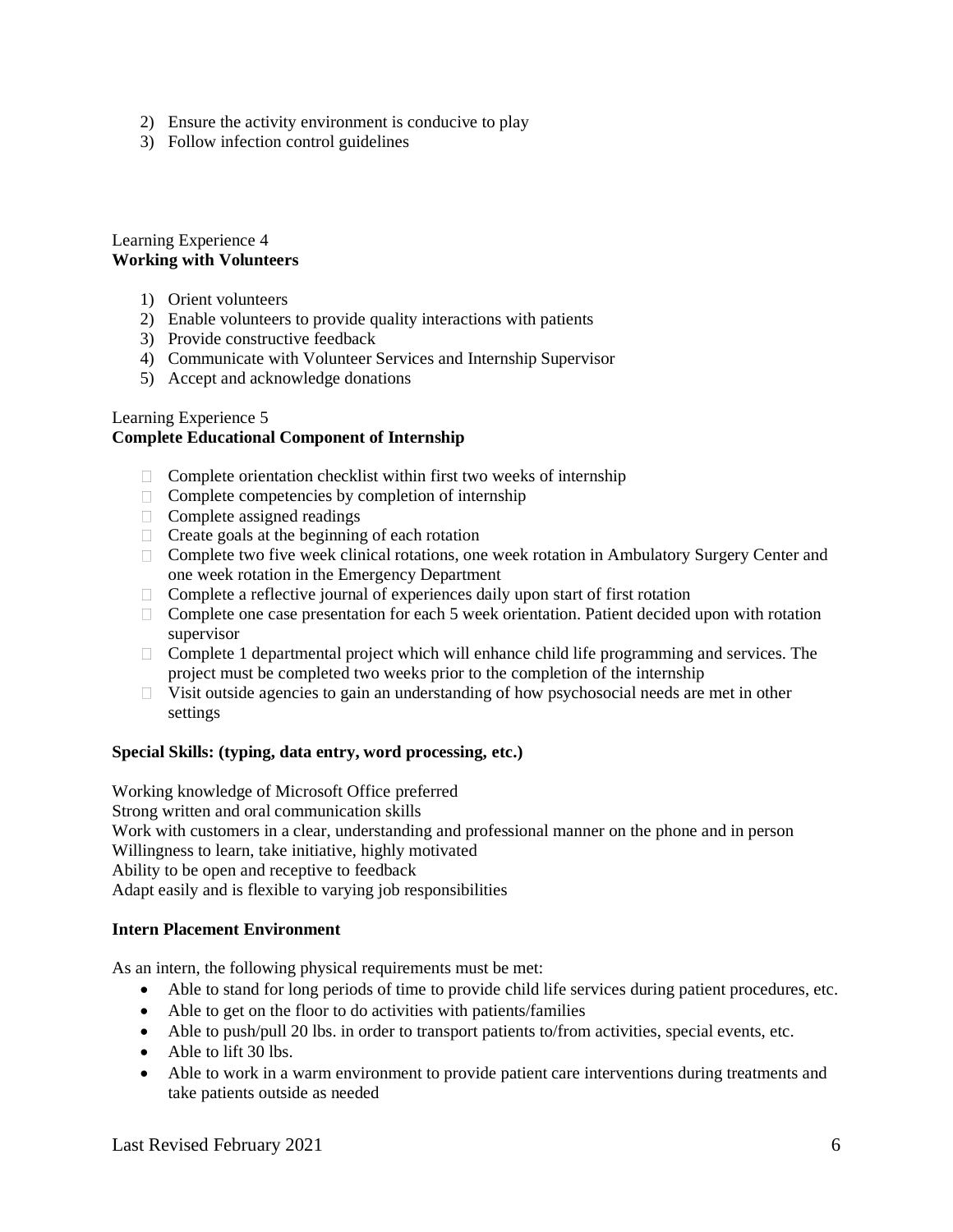\**Individuals with special needs will be evaluated and accommodations will be made based on the hospital's ability to provide the accommodations.* 

# **Evidence of internship eligibility requirements must be complete and submitted with application.**

### **Education:**

University affiliation as a senior or graduate of an accredited college or university in the field of child life, child development, or related field

Child life coursework inclusive of 10 classes in the [6 applied areas of study](http://www.childlife.org/files/Revised%20CW%20Requirement.pdf) **OR** Endorsement Letter from ACLP-Endorsed Academic Program (Course In-Progress Forms required)

ACLP eligibility assessment, including the child life course taught by a certified child life specialist on the Child Life Course Verification Form. **The child life course must be completed prior to application submission.**

Cumulative grade point average of a 3.0 on a 4.0 point scale

### **Experience:**

A minimum of 100 hours work or volunteer experience with well infants, children, youth

A minimum of 100 hours of experience with infants, children, youth in stressful situations, healthcare settings, and/or programs designed for children with special needs

A minimum of 100 practicum hours under the direct supervision of a certified child life specialist in a hospital setting

### **Application must include the following:**

\_\_\_Resume and Cover Letter

\_\_\_Completed Common Child Life Internship Application (please see the ACLP website)

\_\_\_ Internship Application Agreement

\_\_\_Official/Unofficial transcript(s) from all colleges or universities attended (undergrad and graduate)

\_\_\_Eligibility Assessment (with 10 courses completed before internship start date) - **ALL** Course-In-Progress Forms must be included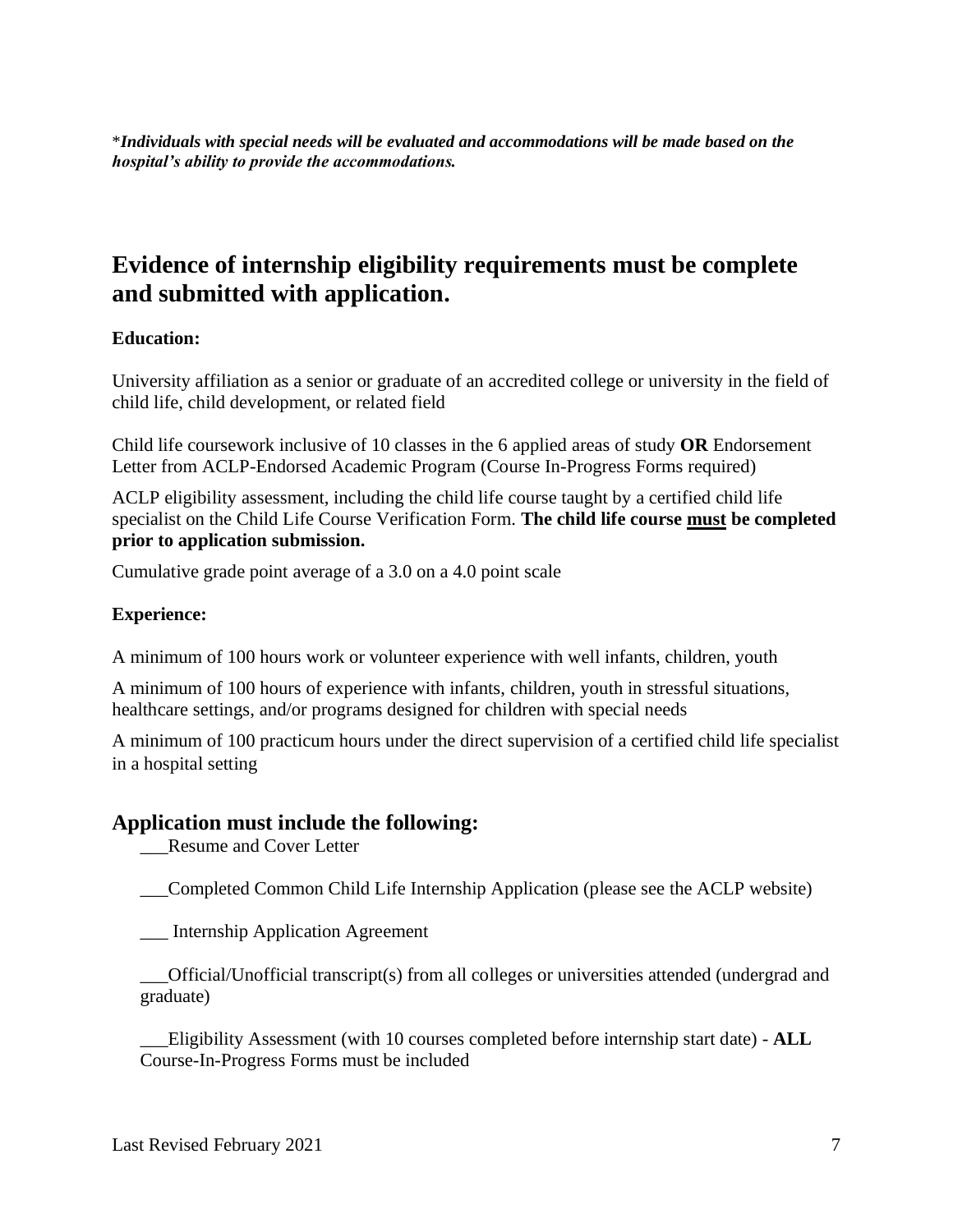\_\_\_ Child Life Course Verification Form (please see the ACLP website) as **proof of completion** of a child life course taught by a certified child life specialist

\_\_\_ Verification of Related Experience Hours form (please see the ACLP website) verifying a minimum of 100 hours work or volunteer experience with well infants, children, youth and/or families

\_\_\_Verification of Related Experience Hours form (please see the ACLP website) verifying a minimum of 100 hours infants, children, youth and/or families in stressful situations, healthcare settings, and/or programs designed for children with special needs

\_\_\_Verification of Child Life Practicum Experience Hours form (please see the ACLP website) verifying a minimum of 100 **completed** practicum hours under the supervision of a certified child life specialist. **The Practicum in Progress Form will not be accepted.**

\_\_\_3 **Signed/Sealed** Professional Recommendations Letters **AND** The Common Recommendation Forms

\*\*Incomplete applications will not be considered\*\*

### **Requirements upon Acceptance:**

Upon acceptance of an intern position, interns will be required to provide documentation of the following:

- 1. Documentation of proof of current liability insurance
- 2. Documentation of influenza vaccine
- 3. Documentation of measles, mumps, rubella (MMR) and diphtheria-tetanus (DT)
- 4. Current tuberculosis testing (TB) or X-ray
- 5. Documentation of varicella vaccine or history of disease
- 6. Hepatitis B vaccine or signed form declining the vaccine prior
- 7. Documentation of drug testing
- 8. Documentation of HIPAA Awareness training
- 9. Documentation of background check
- 10. Covid screening and precautions attestation

### **Living Arrangements:**

Living arrangements are the responsibility of the intern. If you would like more information on apartments in Little Rock, you may contact Apartment Hunters at 1-800-664-2787 or [www.apthunters-lr.com.](http://www.apthunters-lr.com/) Economical, nearby, fully furnished housing is also available at University of Arkansas for Medical Sciences Student housing:

[http://studentlife.uams.edu/housing/guest-housing-2/guest-application-procedures/.](http://studentlife.uams.edu/housing/guest-housing-2/guest-application-procedures/)